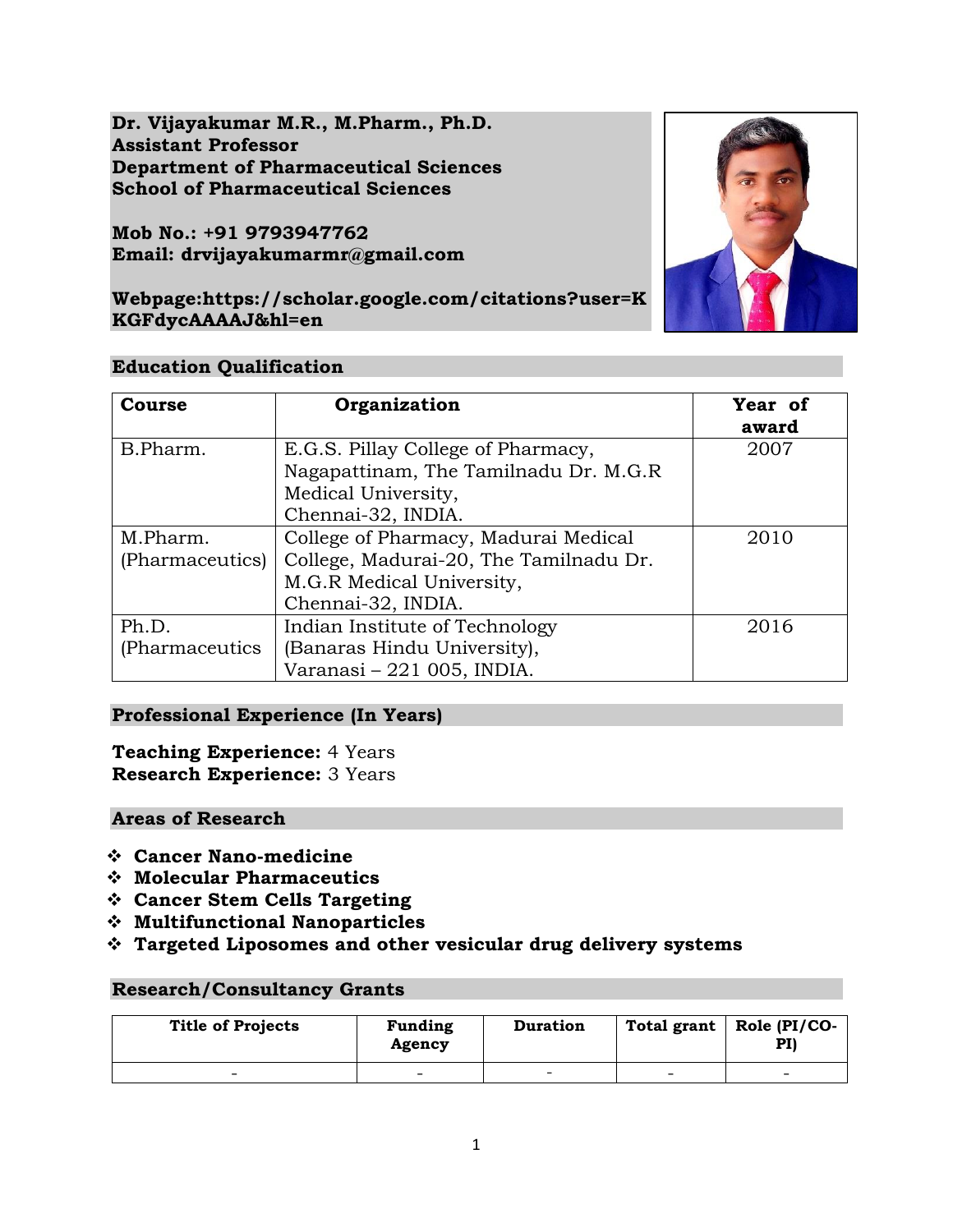# **Publications**

# **International Publications**

- 1. **M.R. Vijayakumar**, R. Kosuru, S.K. Singh, C.B. Prasad, G. Narayan, M.S. Muthu, S. Singh, Resveratrol loaded PLGA: D-α-tocopheryl polyethylene glycol 1000 succinate blend nanoparticles for brain cancer therapy, **RSC Advances,** 6 (2016) 74254-74268. **(Impact Factor: 3.119)**
- 2. **M.R. Vijayakumar**, K.Y. Vajanthri, C.K. Balavigneswaran, S.K. Mahto, N. Mishra, M.S. Muthu, S. Singh, Pharmacokinetics, biodistribution, in vitro cytotoxicity and biocompatibility of Vitamin E TPGS coated trans resveratrol liposomes, **Colloids and Surfaces B: Biointerfaces,** 145 (2016) 479-491. **(Impact Factor: 4.389)**
- 3. **M.R. Vijayakumar**, L. Kumari, K.K. Patel, P.R. Vuddanda, K.Y. Vajanthri, S.K. Mahto, S. Singh, Intravenous administration of trans-resveratrolloaded TPGS-coated solid lipid nanoparticles for prolonged systemic circulation, passive brain targeting and improved in vitro cytotoxicity against C6 glioma cell lines, **RSC Advances,** 6 (2016) 50336-50348. **(Impact Factor: 3.119)**
- 4. **M.R. Vijayakumar**, R. Kosuru, P.R. Vuddanda, S.K. Singh, S. Singh, Trans resveratrol loaded DSPE PEG 2000 coated liposomes: An evidence for prolonged systemic circulation and passive brain targeting, **Journal of Drug Delivery Science and Technology,** 33 (2016) 125-135. **(Impact Factor: 2.734)**
- 5. **M.R. Vijayakumar**, M.S. Muthu, S. Singh, Copolymers of poly(lactic acid) and d-α-tocopheryl polyethylene glycol 1000 succinate-based nanomedicines: versatile multifunctional platforms for cancer diagnosis and therapy, **Expert Opinion on Drug Delivery,** 10 (2013) 529-543. **(Impact Factor: 4.838)**
- 6. L. Maurya, **M.R. Vijaykumar**, H. Dewangan, S. Singh, Lipid based aqueous core nanocapsules (ACNs) for encapsulating hydrophillic Vinorelbine bitartrate: Preparation, optimization, characterization and in vitro safety assessment for intravenous administration, **Current Drug Delivery,** 15(9), (2018) 1284-1293. **(Impact Factor: 1.582)**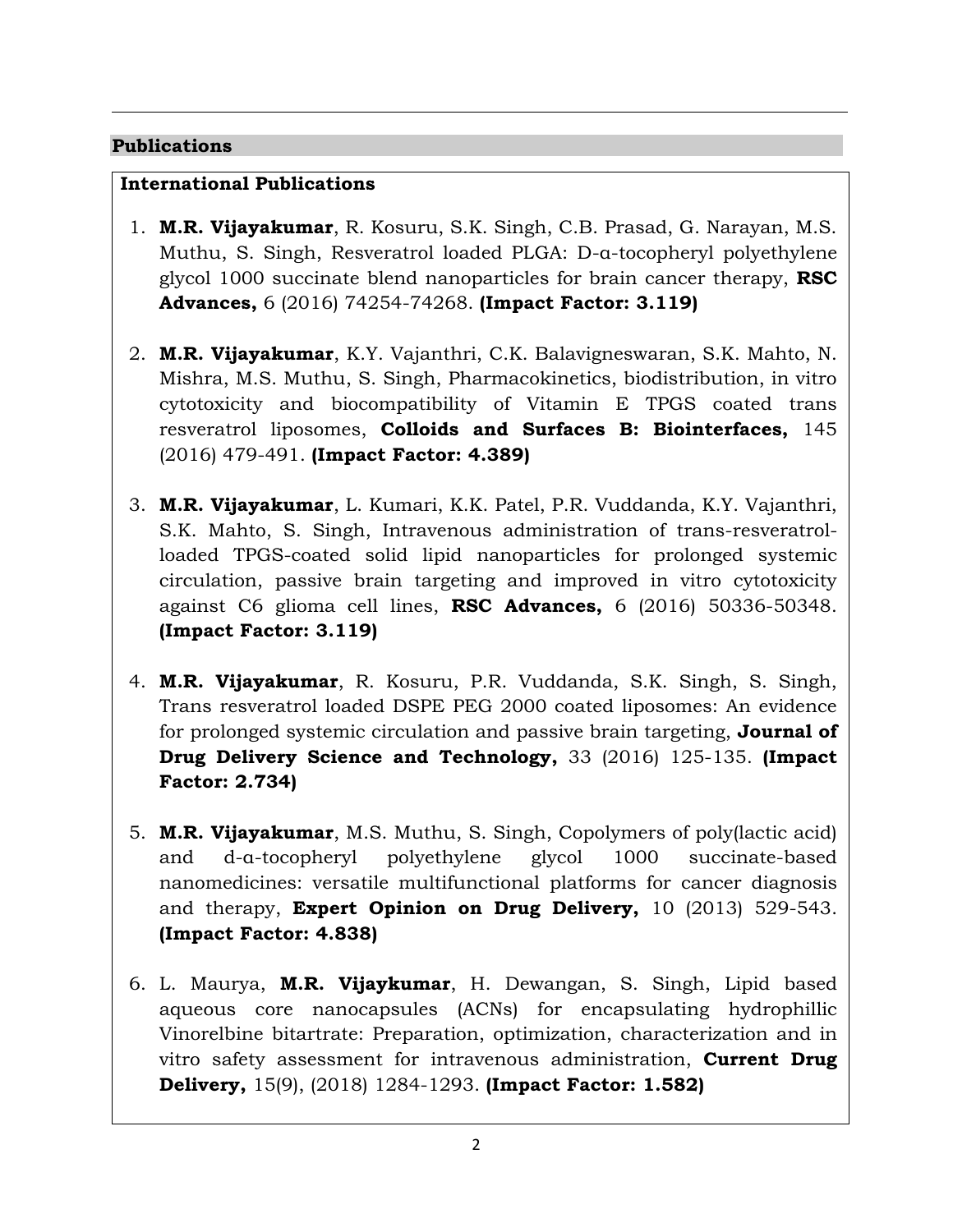- 7. L. Maurya, S. Singh\*, **M.R. Vijaykumar**, G. Narayan, Vitamin E TPGS emulsified vinorelbine bitartrate loaded solid lipid nanoparticles (SLN): formulation development, optimization and in vitro characterization, **Current Drug Delivery,** 15(8), (2018) 1135-1145. **Impact Factor: 1.582)**
- 8. C.K. Balavigneswaran, S.K. Mahto, A.K. Mahanta, R. Singh, **M.R. Vijayakumar,** B. Ray, N. Misra, Cell proliferation influenced by matrix compliance of gelatin grafted poly(D,L-Lactide) three dimensional scaffolds, **Colloids and Surfaces B: Biointerfaces** 166 (2018) 170–178. **(Impact Factor: 4.389)**
- 9. K.P. Meena, **M.R. Vijayakumar**, P.S. Dwibedy, Catechin-loaded Eudragit microparticles for the management of diabetes: formulation, characterization and in vivo evaluation of antidiabetic efficacy, **Journal of Microencapsulation,** 34 (2017) 342-350. **(Impact Factor: 2.287)**
- 10.Sonali, R.P. Singh, N. Singh, G. Sharma, **M.R. Vijayakumar**, B. Koch, S. Singh, U. Singh, D. Dash, B.L. Pandey, M.S. Muthu, Transferrin liposomes of docetaxel for brain-targeted cancer applications: formulation and brain theranostics, **Drug delivery,** 23 (2016) 1261-1271. **(Impact Factor: 4.902)**
- 11.Sonali, P. Agrawal, R.P. Singh, C.V. Rajesh, S. Singh, **M.R. Vijayakumar**, B.L. Pandey, M.S. Muthu, Transferrin receptor-targeted vitamin E TPGS micelles for brain cancer therapy: preparation, characterization and brain distribution in rats, **Drug delivery,** 23 (2016) 1788-1798. **(Impact Factor: 4.902)**
- 12.P.R. Vuddanda, **M.R. Vijayakumar**, M. Yaspal, S. Singh, Investigations on Agglomeration and Haemocompatibility of Vitamin E TPGS Surface Modified Berberine Chloride Nanoparticles, **BioMed research international,** 2014 (2014) 11. **(Impact Factor: 2.276)**
- 13.B. Singh, P.R. Vuddanda, M.R. Vijayakumar, P.S. Saxena, S. Singh, Cefuroxime axetil loaded solid lipid nanoparticles for enhanced activity against S. aureus biofilm, **Colloids and surfaces. B, Biointerfaces,** 121 (2014) 92-98. **(Impact Factor: 4.389)**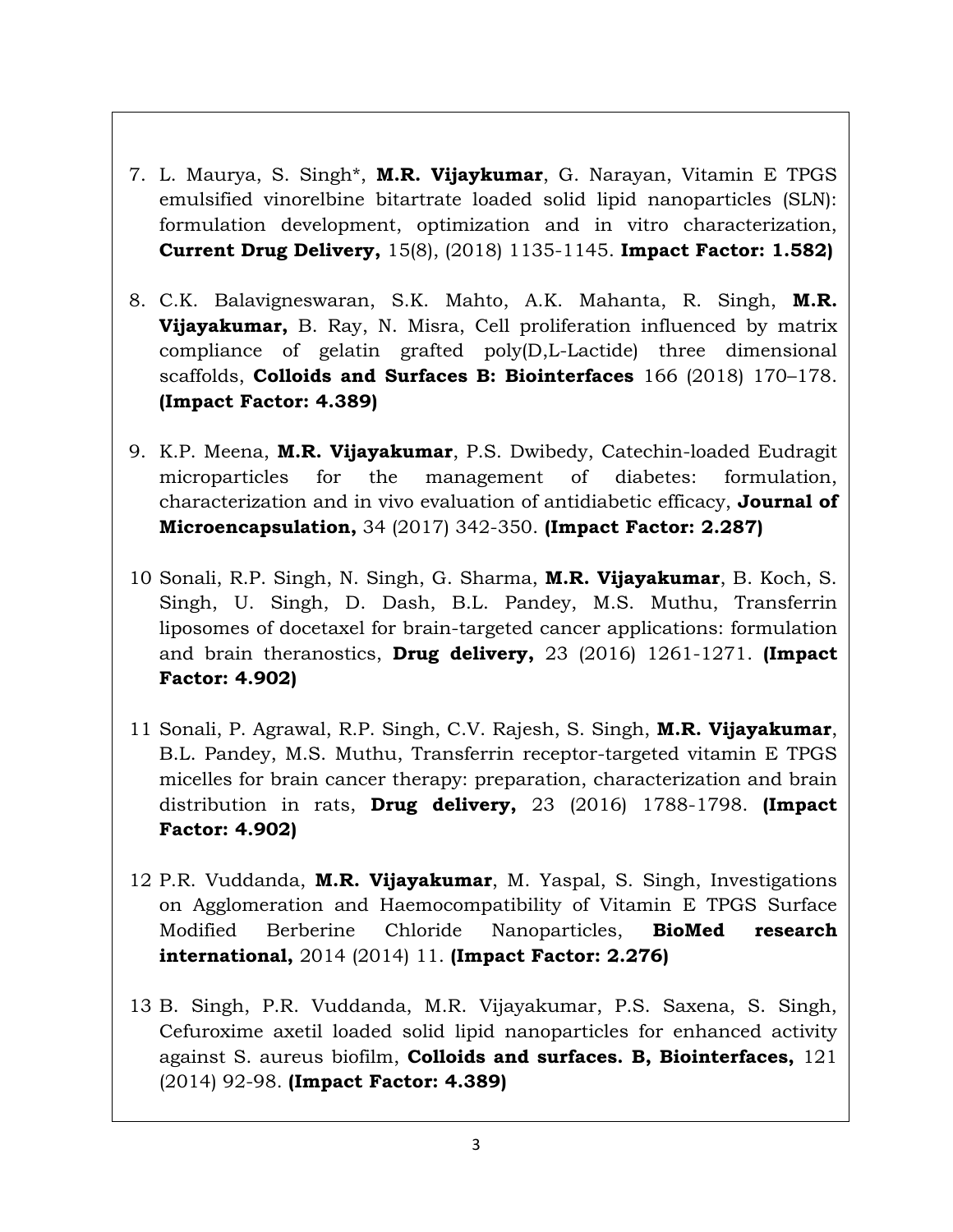# **National Publications**

- 1. M. Abraham Lingan, A. Abdul Hassan Sathali, **M.R. Vijayakumar**, A. Gokila. (2011) Formulation and evaluation of topical drug delivery system containing clobetasol propionate niosomes. **Scientific Reviews and Chemical Communications,** 1(1), 7-17. **(Impact Factor: 0.774)**
- 2. **M.R. Vijayakumar**, A. Abdul Hassan Sathali, K. Arun. (2010) Formulation and evaluation of diclofenac potassium ethosomes. **International Journal of Pharmacy and Pharmaceutical Sciences.**  2(4), 7-17. **(Impact Factor: 2.029)**

| <b>Book Chapters</b>  |  |
|-----------------------|--|
|                       |  |
|                       |  |
| <b>Authored Books</b> |  |
|                       |  |
|                       |  |
| <b>Edited Books</b>   |  |
|                       |  |
|                       |  |

### **Patents**

|                | Inventors        | Title and Award/Application no.          |
|----------------|------------------|------------------------------------------|
| <b>Awarded</b> |                  |                                          |
| Published      | Sanjay Singh,    | Composition of resveratrol loaded hybrid |
|                | Vijayakumar M.R. | nanoparticles and a method<br><b>of</b>  |
|                |                  | thereof, Intellectual<br>preparation     |
|                |                  | Property India, Published in 'The Patent |
|                |                  | Office Journal', No. 41/2019,<br>Date:   |
|                |                  | 11/10/2019, Reference<br>No.             |
|                |                  | 201811012870 A. (Filed in 2018)          |
| <b>Filed</b>   |                  |                                          |

## **Research Supervision**

|                                                      | $\cdot$ . $\sim$<br>$\overline{\phantom{a}}$<br>compictua | $\sim$                   |
|------------------------------------------------------|-----------------------------------------------------------|--------------------------|
| hil <sup>,</sup><br>בר<br>M<br>DC.<br>171. . L<br>-- | $\overline{\phantom{0}}$                                  | $\overline{\phantom{0}}$ |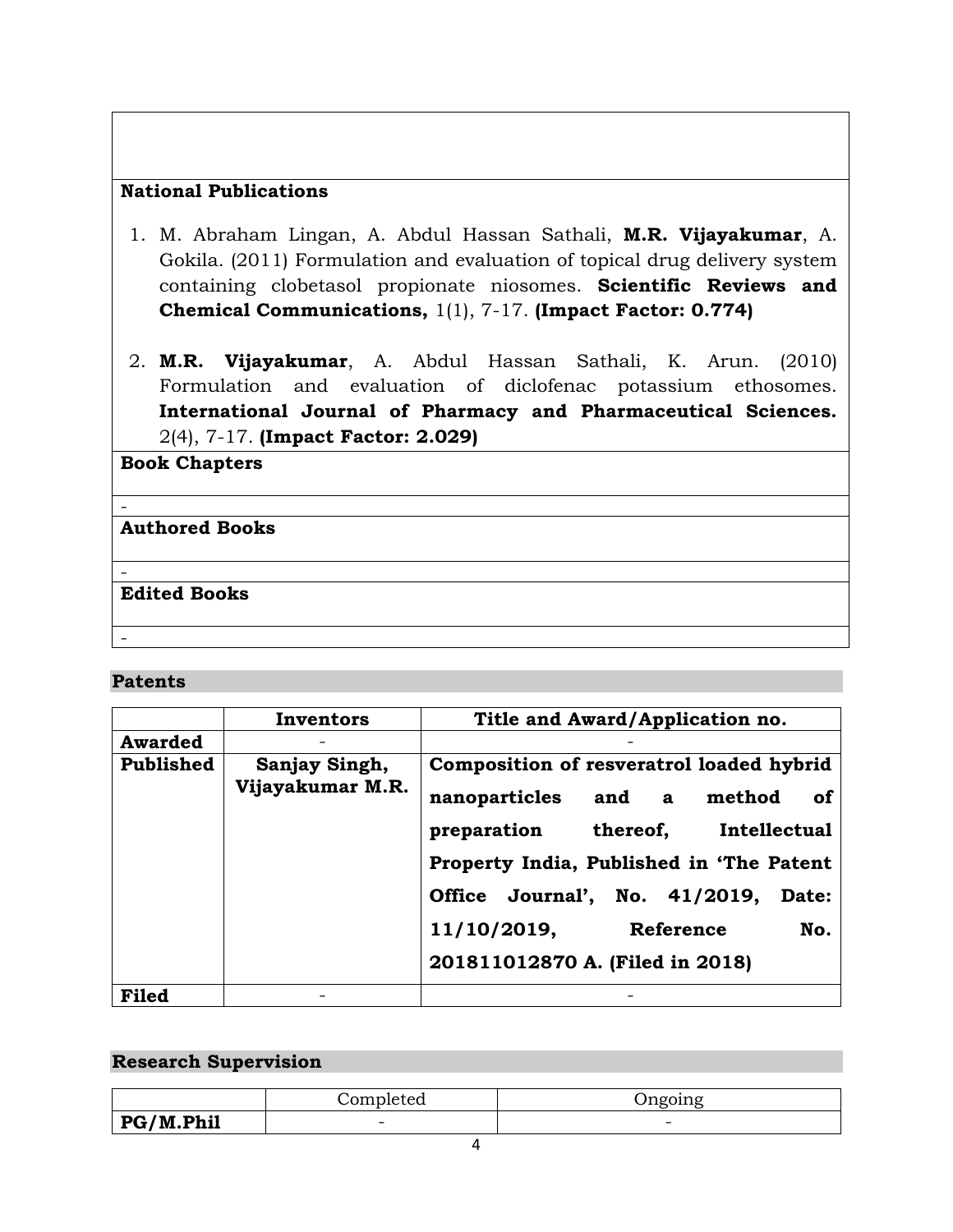| D1.<br>rn.u          | $\overline{\phantom{a}}$ |  |
|----------------------|--------------------------|--|
| <b>Post-Doctoral</b> | $\overline{\phantom{a}}$ |  |

#### **Honors, Recognition and Awards**

#### **Membership of Professional Bodies**

Tamil Nadu Pharmacy Council, Chennai, INDIA.

#### **Seminar/Conference/Symposia /Workshops Organised**

#### **Countries Visited**

-

-

-

**\* United Kingdom \* France**

**Invited Lectures/Talks/Chair/Co-Chair in Seminar/Conference/Symposia /Workshops**

#### **Additional Information (If Any)**

### **Paper Presentations (Oral/Poster)**

### **International**

- 1. ICPSE 2015: International Conference on Pharmaceutical Science and Engineering 23- 24 January, 2015, Hotel Holiday Inn, **Paris, France.**
- 2. ICMBPS 2015: International Conference on Medical, Biological and Pharmaceutical Sciences, 19-20 January, 2015, Hotel Holiday Inn, **London, United Kingdom.**
- 3. *4th* International Conference on Stem Cells and Cancer (ICSCC-2012): Proliferation, Differentiation and Apoptosis**,** 19-22 October, 2013, Durbar Hall, Haffkine Institute, Parel, **Mumbai - 400012, India.**
- 4. 13th International symposium of Controlled Release Society, Indian Chapter on "Advances in technology and business potential of new drug delivery systems", 22-23 January, 2013, J.W.Marriott Hotels Mumbai, Santacruz, **Mumbai, India.**